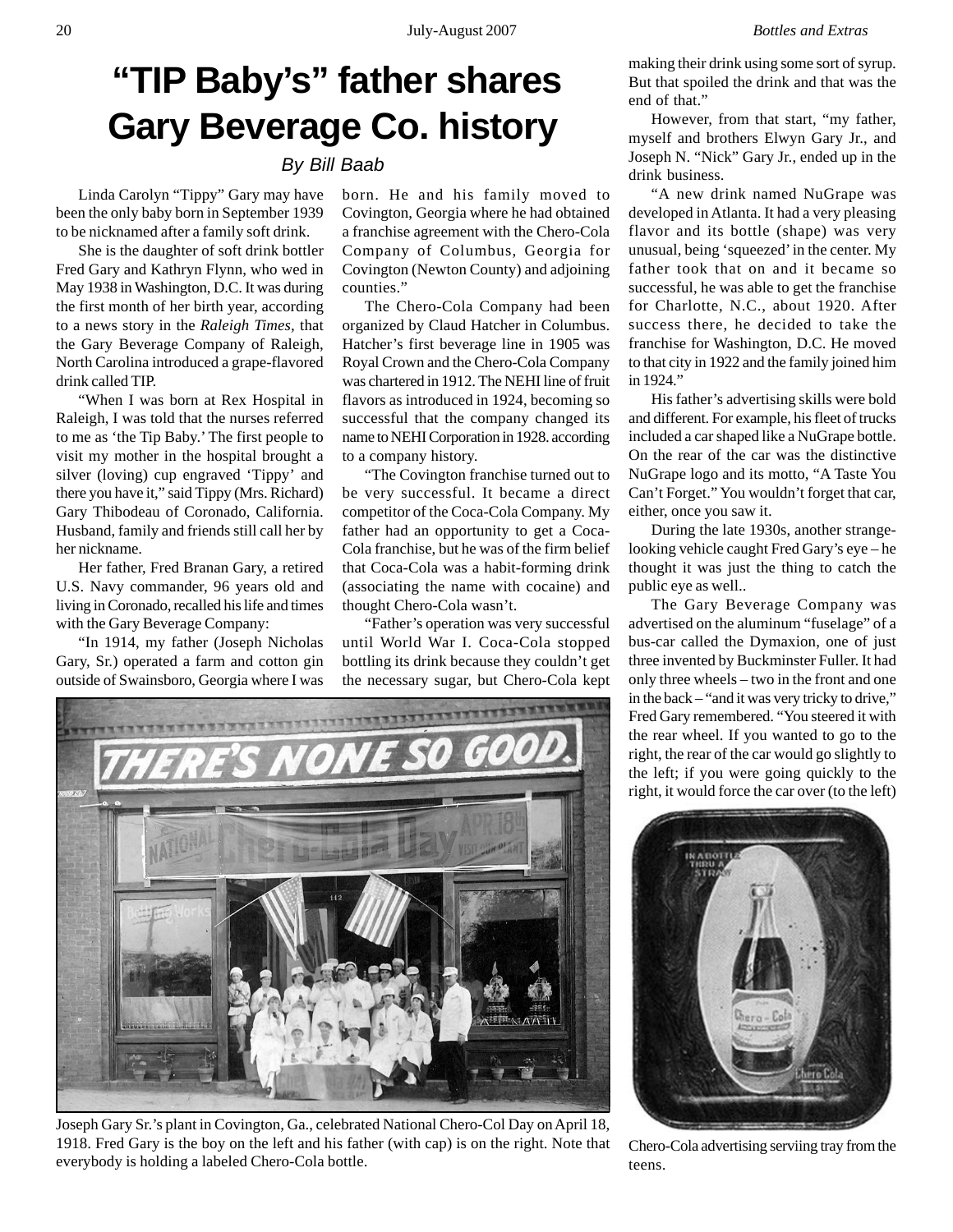

The NuGrape Bottling Co., in its 1925 heyday on 210 2<sup>nd</sup> Street, S.W., in Washington, D.C. J.N. Gary Sr., is behind the wheel of the sporty NuGrape car on the right. It was built on a Chevrolet chassis with solid rubber tires. The man wearing the straw hat next to the car is Joseph N. Gary Jr. The delivery trucks are all Model T Fords.

and probably hit an oncoming car." But Fred survived in the vehicle "I think I paid \$200 for. A friend drove it from D.C. to Raleigh and I drove it from there to Charlotte. I wanted it for advertising purposes."

Richard Buckminster "Bucky" Fuller (1895-1983) was an American visionary, designer, architect, poet, author and inventor.

Fred Gary bought the vehicle from an employee at the U.S. Bureau of Standards where he had been employed before joining his father in the beverage business. He said that one day, after it was gassed up, the gas cap was accidentally left off, the thing caught fire and "melted right where it was."

The Gary Beverage Company's future looked bright, but there were storm clouds on the horizon. Welch's Grape Juice Company sued NuGrape to make it put real grape juice in the soft drink. "My father, the local bottler, was a witness during the trial



Gary Beverage Company staff in front of the Raleigh Auditorium about 1935. Fred Gary is on the front row's extreme left. Elwyn Gary Sr. is on front row's extreme right. Elwyn Gary Jr., is on back row's extreme left. Others unidentified.

and Welch's won. But the stuff (real grape juice) fermented in the bottle and that killed it," Fred Gary recalled.

"My father had plants in Charlotte and High Point, North Carolina, and added ginger ale and flavored drinks. That (in 1928) is when he founded the Gary Beverage Company. Here's a point of interest: On Oct. 29, 1929 (Black Thursday), the day the stock market crashed, the Charlotte plant burned to the ground. It was relocated in the city and production continued."

A decade later, Nick Gary met a glass company salesman in Charlotte. The salesman showed a small, thin bottle about half the size of a Coca-Cola bottle and its price was right – about half the cost of a Coke bottle. So the palate-pleasing drink called Tip was born, thanks to research by Joseph N. Gary Jr. It was made with dextrose with a slight bit of carbonation.

"I'd always heard it was father's sister, Ruth, a school teacher, who came up with the name," Tippy Thibodeau said. "She came up with the slogan Take a Tip: Drink a Tip." Her father confirmed it.

"The Gary Beverage Company owned the Tip Company and started two franchises – one in Oklahoma and the other in Columbus, Georgia," Fred Gary said. After he married Kathryn Flynn in 1938, they moved to Raleigh to be with the rest of the family in the bottling business. At the time, there were plants in Raleigh, High Point, Greenville and Charlotte. In August 1941, Fred was sent to Birmingham, Alabama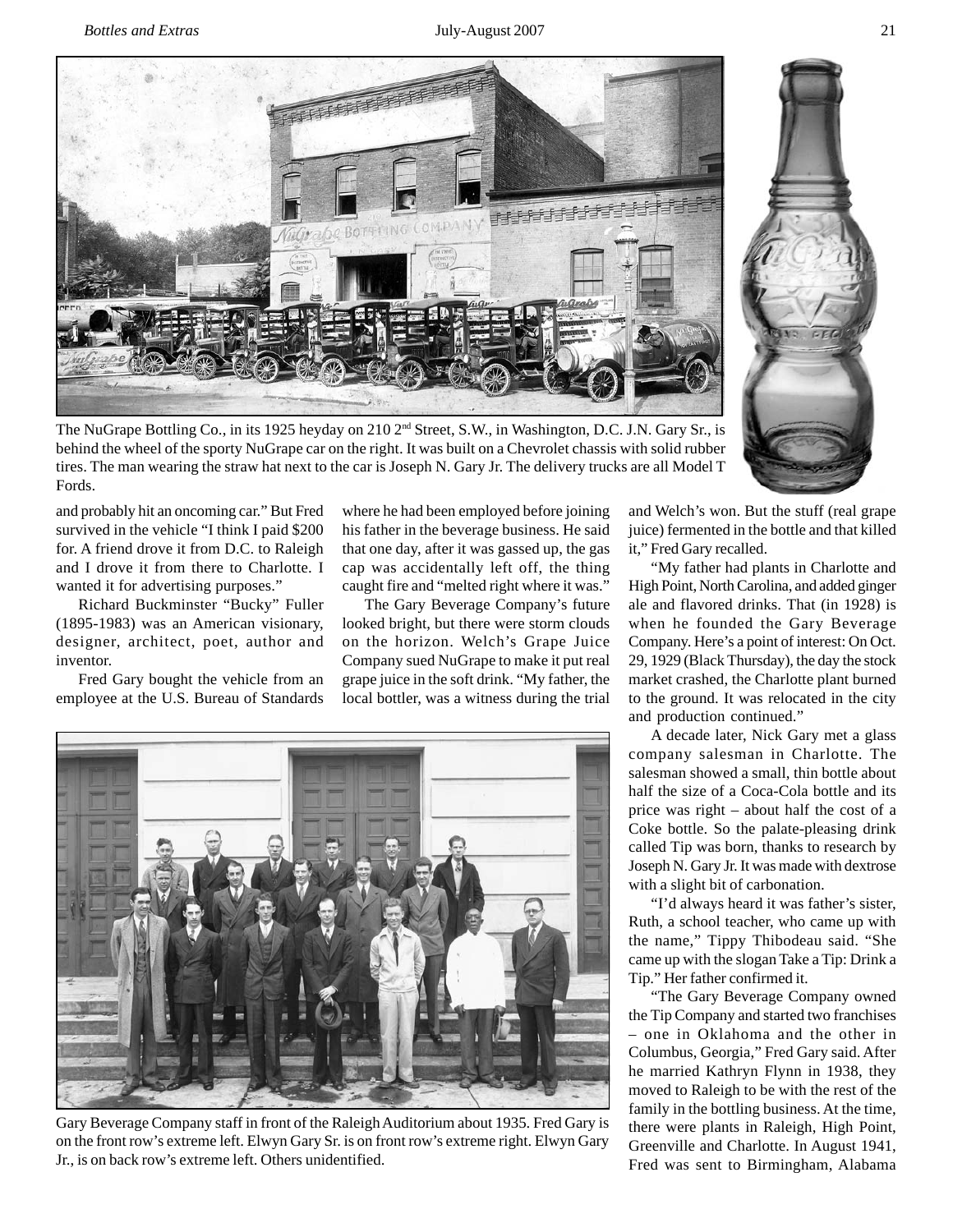

Above: Door sticker illustrating a green paper-labeled Gary's Ginger Ale bottle. Sticker was manufactured by Mystik Division, Chicago Show Printing Co.

Right: Tip Company stationery showing Birmingham, Ala., address, circa 1940s.



Unidentified staff of the Gary Beverage Co., in High Point about 1935.



Gary Beverage Company delivery truck, driver in front of North Carolina's state capitol in Raeligh, circa 1935.